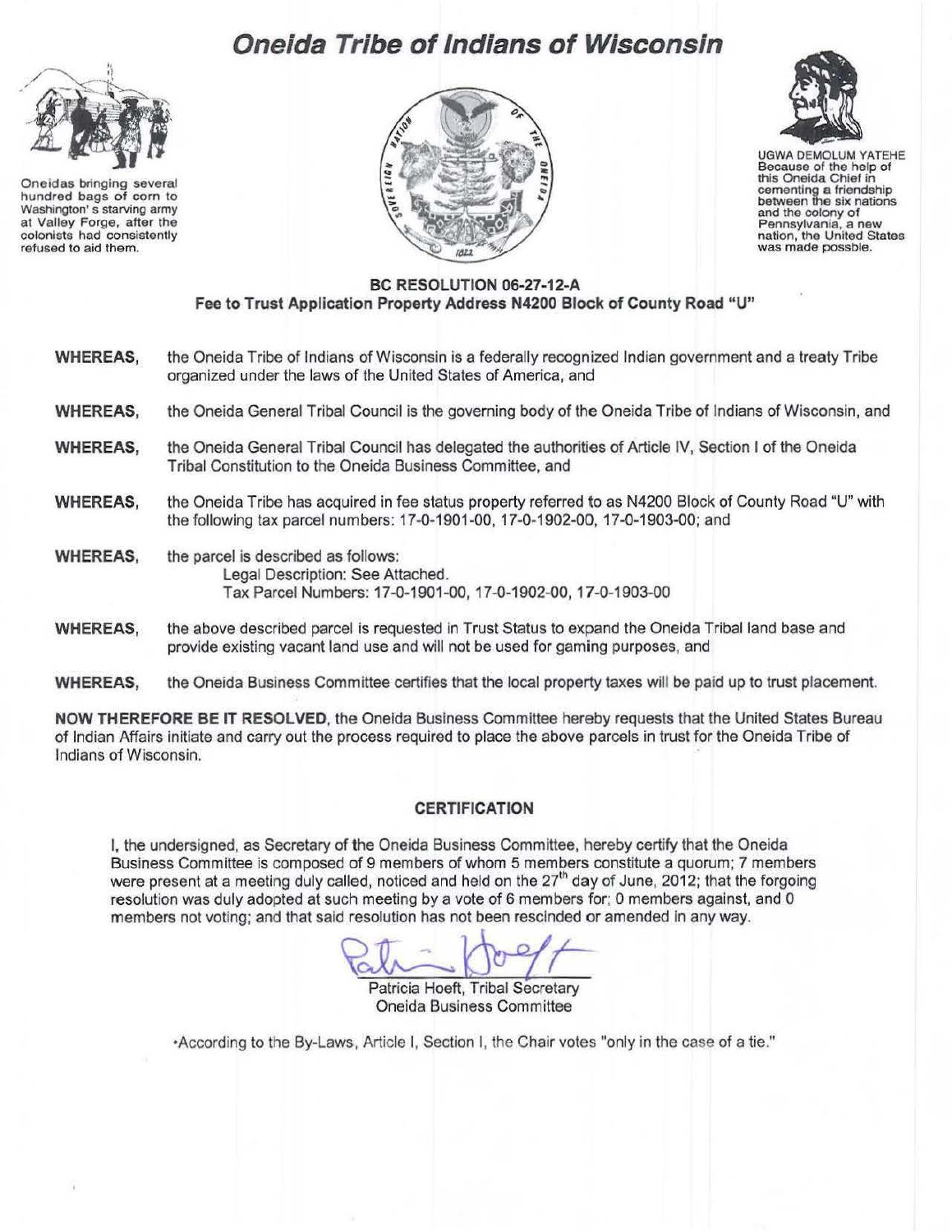### **WARRANTY DEED**

Document Number

This Deed, made between the Oneida Tribe of Indians of Wisconsin, Grantor, and the United States of America in Trust for the Oneida Tribe of Indians of Wisconsin, Grantee. Grantor, for a valuable consideration, conveys and warrants to Grantee the following described real estate in Outagamie County, State of Wisconsin:

(See attached legal description for the property)

Tbis conveyance is made pursuant to the Indian Reorganization Act of 1934 (48 Stat. 984)

This property is not subject to ILHR 67 Rental Weatherization Standards per Exclusion Code W-7, W-11.

Grantor warrants that the title to the real estate is good, indefeasible in fee simple and free and clear of encumbrances except bighway rights of way and easements of record.

Dated this  $\alpha$ <sup>nd</sup> day of the  $20 - 2$ 

\*Edward Delgado, Oneida Tribal Chairman

\*Patricia Hoeft, Oneida Tribal Secretary

ACKNOWLEDGMENT

STATE OF WISCONSIN )  $\sqrt{ss}$ 

County of Quitagamil

Personally came before me this  $\frac{\partial}{\partial \lambda}$  day of  $\frac{\partial}{\partial \lambda}$ the above named Edward Delgado and Patricia Hoeft to me known to be the pcrson(s) who executed the foregoing instrument and acknowledged the same.

theun M. Netden •

Notary Public, State of Wisconsin. My Commission is permanent. (If not, state expiration date:  $imt$   $\partial \theta$   $\rightarrow$   $\mathcal{W}(4)$ 

THIS INSTRUMENT WAS DRAFTED BY: Rebecca M. Webster, Staff Attomcy

Recording Area

Name and Return Address: Oneida Tribe of Indians of Wisconsin **Land Management Division Director** 470 Airport Dr. Oneida, Wl. 54155-0365

**17-0-1901-00, 17-0-1902-00, 17-0-1903-00**  Parcel Identification Number (PIN)

\*Midwest Regional Director

Approved in accordance with authority delegated at 209 DM 8, 230 DM 1,3 lAM 4

United States Department of the Interior Bureau of Indian Affairs Midwest Regional Office One Federal Drive, Room 550 Fort Snelling, MN 55111